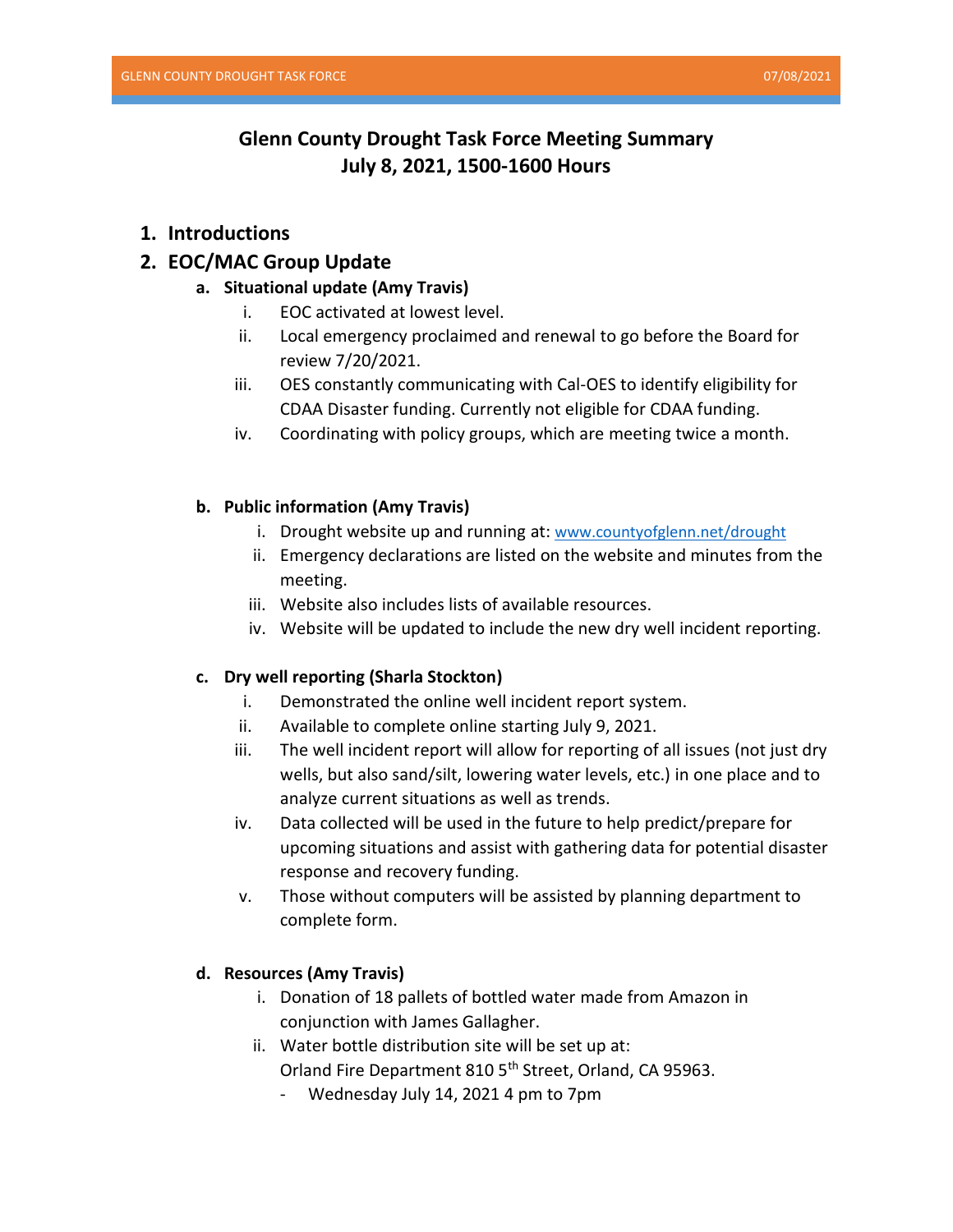- Wednesday July 21, 2021 4 pm to 7pm
- iii. Anyone with dry well that submitted a dry well incident report will be provided with 10 cases of water. Report can be filled at the distribution site. Tablets will be available to complete a report on site.
- iv. If supplies allow, OES will work with other fire districts to receive some of the bottled water for additional water distribution events.

### **e. Policy update**

- i. 6/22/2021 Board of Supervisors passed a temporary 45 day Moratorium on new AG well permits.
- ii. 8/3/2021 Board of Supervisors will revisit and will decide to terminate, extend or revise the Moratorium.

## **3. Cal-OES Update**

- a. **Tom Graham, Cal OES Inland Regional Administrator**, reported that the Governor declared State of Emergency. Additional counties added for a total of 50 counties as of 07/08/2021.
	- i. OES is coordinating with other entities such as State Water Board, Department of Water Resources and are looking for other statewide programs to figure out solutions.
	- ii. FEMA/ Federal government involvement/assistance occurs when the state is overwhelmed and has exceeded the ability to respond and recover from said disaster. It is unlikely occur anytime soon for this incident

#### b. **Rick Ehlert, Cal OES Inland Deputy Regional Administrator** reported:

- i. Attending multiple counties' DTF meetings and sharing best practices.
- ii. CDAA Funding was utilized in 2014/15 but has not been authorized for 2021 drought.
- iii. Certain thresholds must be met.
- iv. CDAA is reimbursement-based funding for public entities; not for individual homeowners. Costs must be greater than a jurisdiction can handle.
- v. State budget has \$2.4 billion for drought, plus maybe another 2 billion.
- vi. Funding may help with emergency and long-term drought relief.
- vii. The state is in the process of evaluating the funding and determining how to implement programs.
- c. Glenn County (Amy Travis and Supervisor Grant Carmon)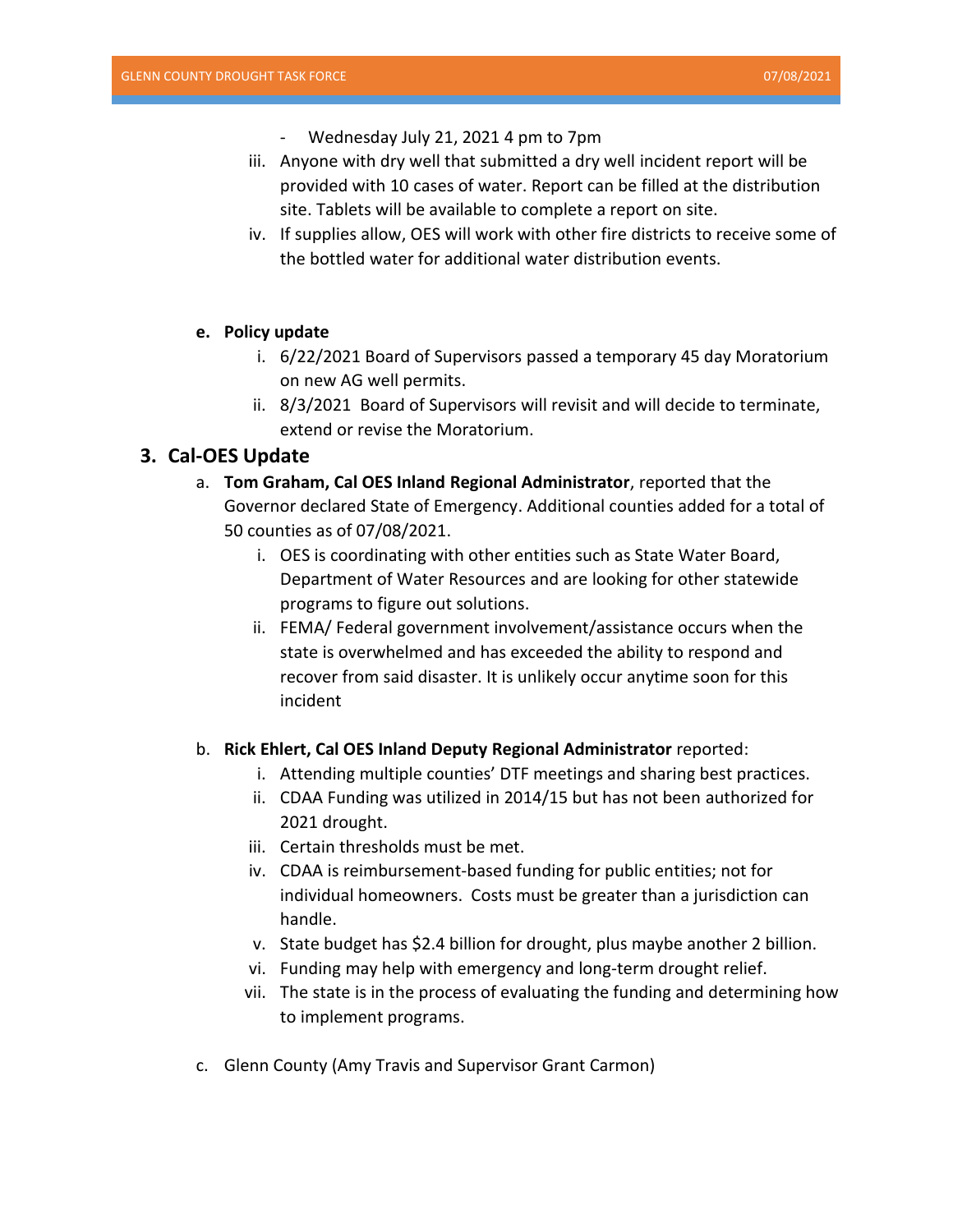i. Working with State OES on getting other state agencies involved with Glenn County Drought Task Force – looking at funding sources/programs, assistance, and technical advice.

## **4. Roundtable Report Out**

### **a. Cities**

- i. Orland City Council
	- Providing bulk water sales to affected individuals; no plans to end as long as their wells continue to produce.
	- Updated their drought plan. Currently in Stage 1 of their plan, which asks for voluntary cutbacks in water usage. Stage 2 will implement restrictions and tiered rates.
	- Hooked up 6 properties to city water. These properties were adjacent to the city.
	- Orland has 7 wells (6 within cities limits) and all are doing well.

### **b. Water agencies**

- i. Western Canal Water District, Ted Trimble **-** East of Butte City
	- Feather River source; their allocation has been reduced.
- ii. Orland Water Users, Rick Massa
	- Black Butte source
	- 5<sup>th</sup> delivery occurred on Monday, will last about two weeks.
	- Bureau of Reclamation contract will accommodate the 6<sup>th</sup> rotation in August.
	- Flood irrigated Ag land increase ground water table, which helps domestic wells. May need public support in the future to help explain how this will benefit the community.
	- OWU will contact BoR to discuss the minimum pool requirements for Black Butte Reservoir and determine if there is any emergency allowances for minimum pool.
- iii. GCID, Jared Shipley
	- **-** GCID covers 135,000 acres of irrigated land.
	- **-** Sacramento River has reduced supply to 75%. GCID has been taking drastic measures to help with conservation such as:
		- **-** No spill policy started 05/07/2021
		- **-** Asking growers to reduce water cover on mature rice.
		- **-** Coordinate with others on water deliveries off the Sac River.
		- **-** Stopping at 2,000 CFS (versus 2,300 CFS) draw from river.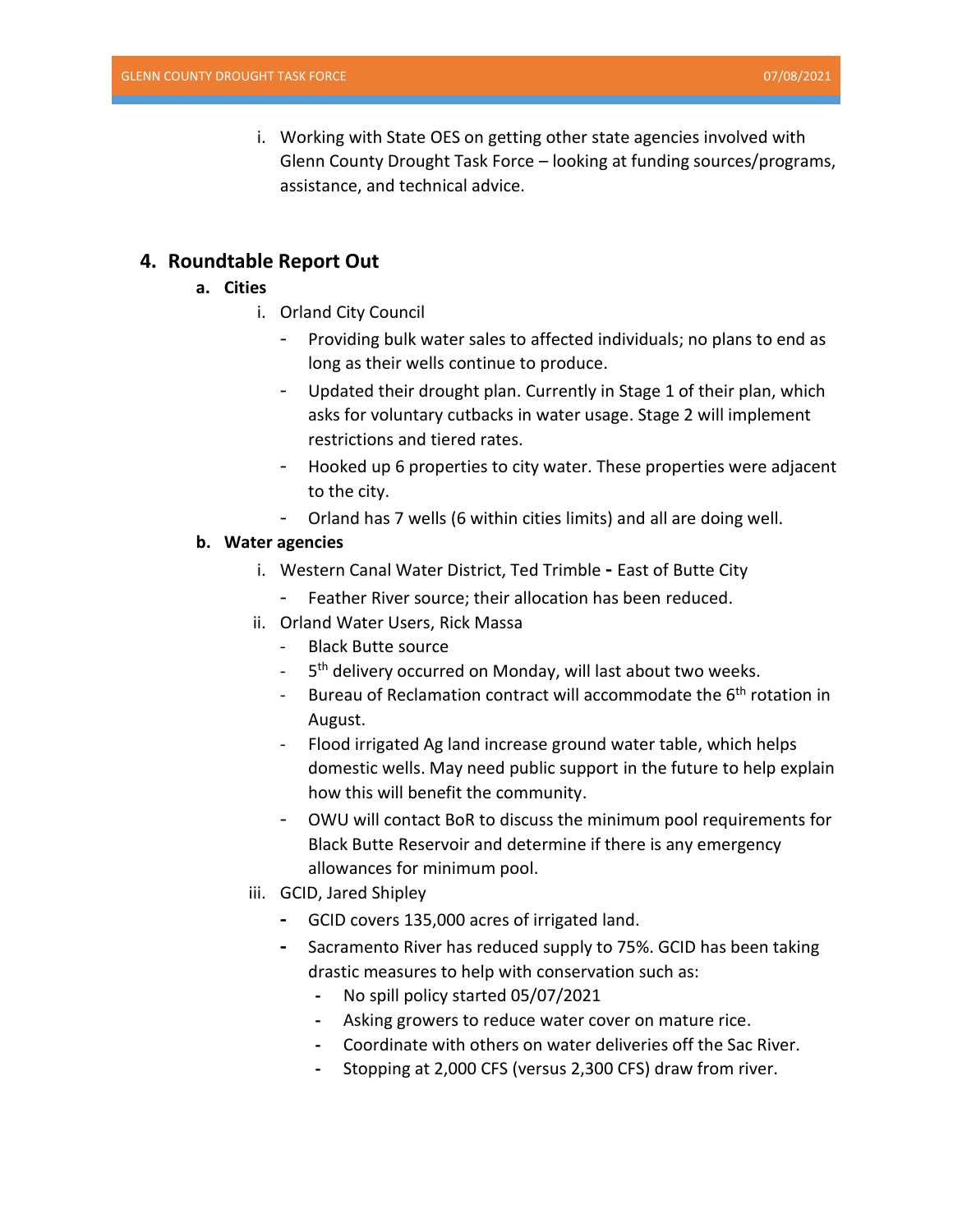- **-** GCID has three well programs going and have been supplementing river water with well water and using their wells to provide farmers with their 75% allocation.
- iv. Stony Creek, George Pendell
	- **-** The communities of Elk Creek and Grindstone community water systems should be adequately covered by current draws from Stony Gorge
	- **-** There have been dry wells reported on the west side.
- v. Artois, Jack Cavier
	- **-** Artois Community Service District provides water to approximately 200 residents
	- **-** The district's 2 wells have dropped 20 feet in 2 months.
	- **-** Well depths are 460 feet and are currently pulling at approximately 200'.
- vi. Orland Artois Water Users, Chuck Schonauer
	- **-** Thinks they'll make it through the growing season, but will likely have no water for fall irrigation or frost protection.

### **c. Agricultural agencies**

- i. Glenn County Farm Bureau formed a Water Committee
	- **-** How do we help our community?
	- **-** Educate the community on the importance of Ag, flood water, etc.
	- **-** Posed the question How can Glenn County develop more Community Service Districts (versus many 2-5 acre parcels with own wells?) Looking into funding to develop Community Service Districts.
	- **-** Lastly, keep in mind that blanket ordinances don't always make sense for different parts of the counties.
- ii. UC Coop Extension
	- **-** They have lots of resources for water conservation for crops, farmers, home, and landscape.

### **d. Other organizations**

## **5. Drought Taskforce Meeting Schedule**

Thursday, August 12, 2021 at 3:00 pm Thursday, October 14, 2021 at 3:00 pm

### **6. Other Items:**

- i. Review of dry well reports at next meeting.
- ii. Look at best practices from other counties.
- iii. Discuss tank program at next board of supervisors meeting.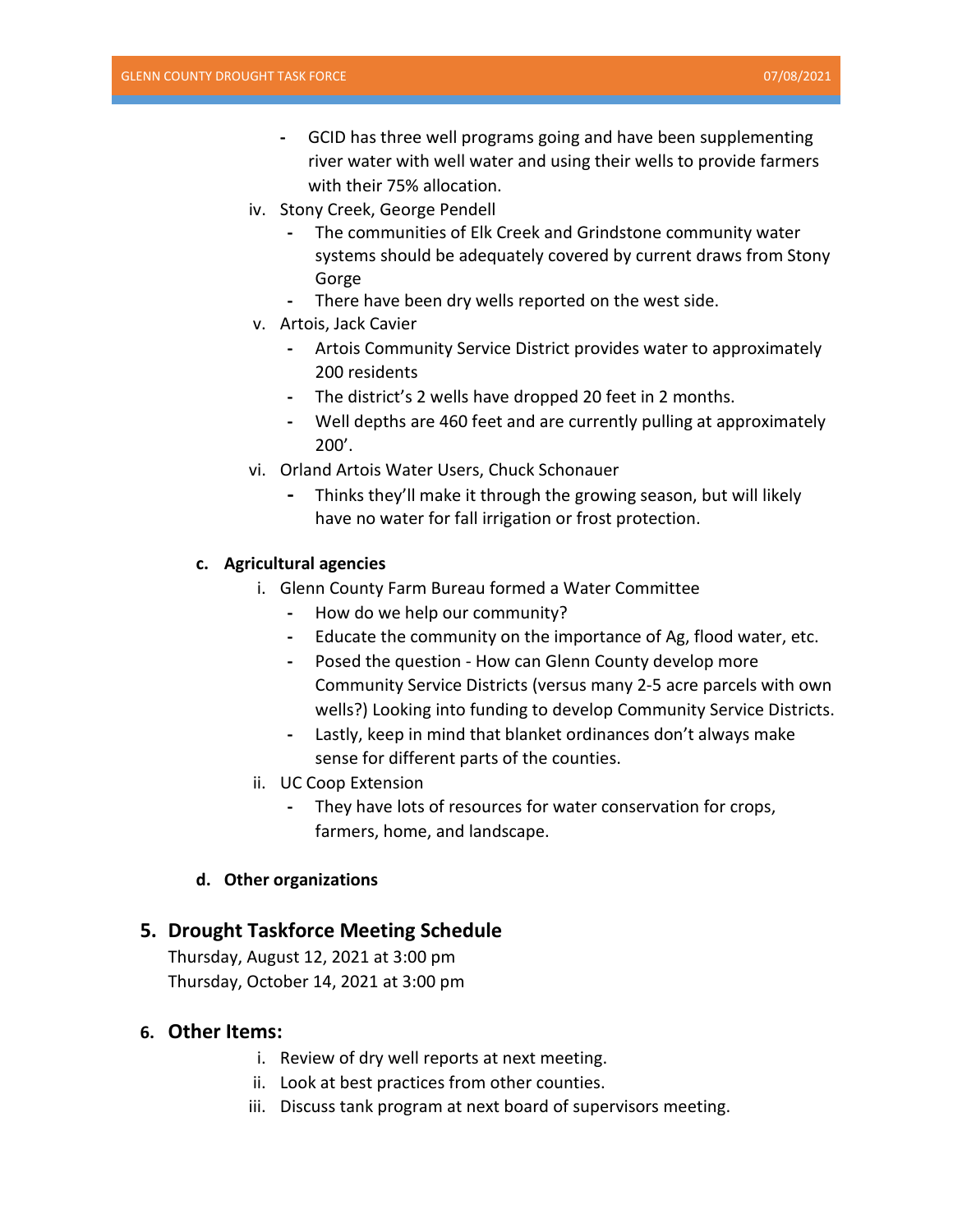- iv. Marcie Skelton, Ag Commissioner reminded everyone that there are crop reports on the county website to help educate the public on the importance of agriculture in our area.
- v. Jodi Samons, Member of the public, cautioned against getting caught up in "red tape" – don't move too slow or wait for the state.

## **7. Public comment and Questions:**

## **Q: Will Glenn County have an Emergency Water Tank Program, like Colusa County has already instituted?**

**A:** Colusa County had one in place in 2014/15 and was able to reinstitute it. Currently, Colusa County is funding the program locally and requesting CDAA funding to assist but no counties have been granted CDAA. Glenn has not instituted a program. GC OES is researching (discussion with Colusa, Yolo, and Tulare counties) and actively identifying program options for BOS to review.

#### **Q: How can individuals without computer access fill out a dry well report?**

**A:** Individuals will be assisted at the water distribution event. Staff will be on hand with a tablet to fill out dry well report. Smart phones can be used. Individuals can also contact the planning department at 530-934-6540.

#### **Q: Can data from the dry well report be shared at the meetings?**

**A:** Yes, that will be shared.

#### **Q: Will longitude/latitude be helpful to locate well?**

**A:** Not necessary, longitude/latitude are listed once address is inputted into the dry well report.

#### **Q: Has anyone reached out to USDA?**

**A:** Yes, a community member has already contacted them. There is a grant available but the community needs to apply for it - "Emergency Community Water Assistance Grants (ECWAG).

#### **Q: Is there any assistance with filling tanks such as delivery costs?**

**A:** \$10/1000 gallons but it is \$250 to haul. At this point, Glenn County does not have a tank program. Staff are researching programs and costs.

#### **Q: Can people get water from anywhere within the city?**

**A:** Yes, there are metered water fills. Appointments are required with the City of Orland. Contact the City of Orland for bulk water filling.